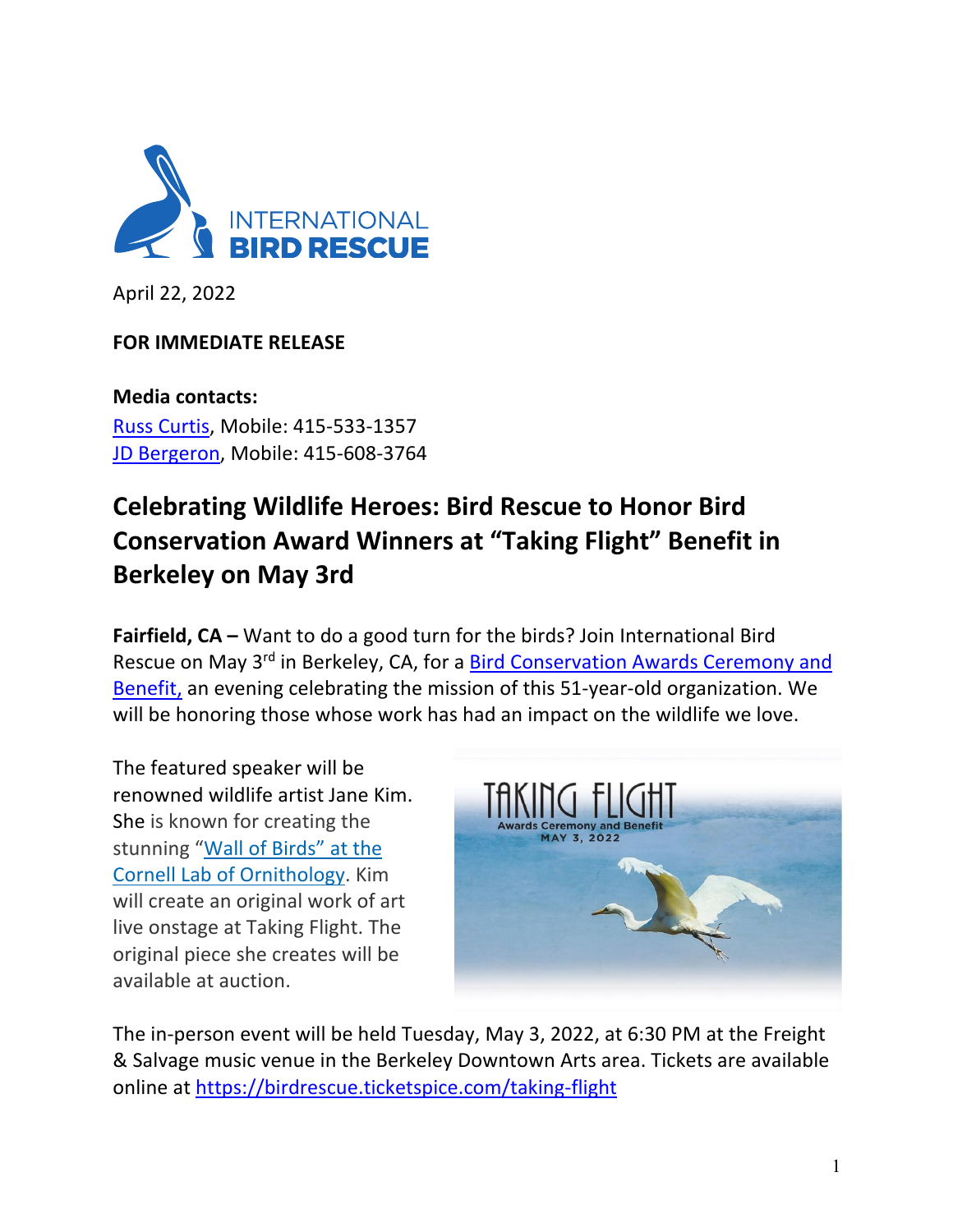Guests will also enjoy "flights" of wine and beer tastings, and an Art in Flight silent auction featuring gorgeous avian artwork and photography. An online auction is live now.

Finally, we will celebrate our inaugural Bird Conservation Award Winners, honoring our Volunteer of the Year, Wildlife Partner of the Year, and our Civic Partner of the Year.

### **Alice Berkner Award – Volunteer of the Year:**

**Toni Arkoosh Pinsky:** Toni has given her heart and soul to Bird Rescue since arriving as a clinic volunteer in 2015. In addition to her clinic hours, she has been a member of the Board of Directors for five years and currently serves as Chair. Toni lives in San Anselmo, CA.

### **Wildlife Partners of the Year:**

**Melissa Borde:** Melissa is the Reserve Manager at Bolsa Chica Ecological Reserve in Orange County, California. Melissa put all her experience to work helping to make the rescue of the Elegant Tern chicks possible at the Long Beach seabird rescue in the summer of 2021.

**Lenny Arkinstall:** Lenny is the founder and CEO of the nonprofit organization Los Cerritos Wetlands Stewards, Inc. (LCWS). Lenny sprang into action lending his boat and spending countless hours of his personal time on the water assisting with the Long Beach seabird rescue.

#### **Civic Partners of the Year:**

**San Francisco Bay Bird Observatory (SFBBO):** In August of 2021, biologists from SFBBO brought three abandoned Snowy Plover eggs to our Northern California wildlife clinic. We were able to successfully hatch and raise the chicks, releasing them back to the wild with SFBBO.